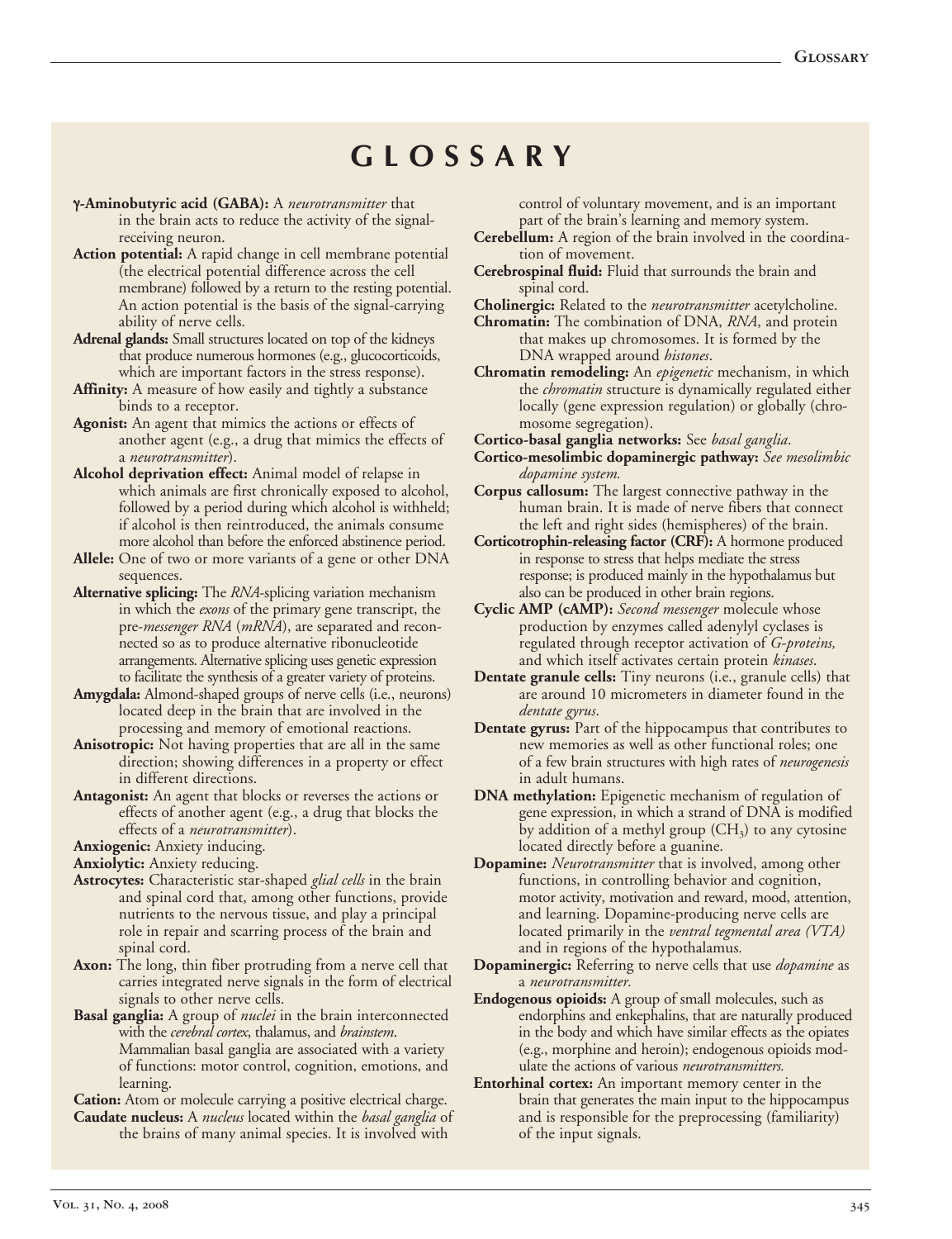- **Epigenetic:** Heritable changes in *phenotype* or gene expres- sion caused by mechanisms other than changes in the underlying DNA sequence.
- the brain acts to enhance the activity of the signal-**Excitatory neurotransmitter:** Any *neurotransmitter* that in receiving neuron.
- **Exon:** The sequences of the primary *RNA* transcript (or the DNA that encodes them) that exit the nucleus as part of a *messenger RNA* (*mRNA*) molecule.
- **GABAergic:** Referring to neurons that use <sup>γ</sup>*aminobutyric acid* (*GABA*) as a *neurotransmitter*.
- Gene expression: The process by which the genetic information encoded in the DNA is converted into a protein product.
- **Gene promoter region:** A region of DNA that facilitates the *transcription* of a particular gene.
- **Genotype:** The complete genetic makeup of an organism. **Genu:** The anterior end of the *corpus callosum*.
- **Glial cell:** Cells that provide support and protection for neurons.

 **Glutamate:** A *neurotransmitter* that enhances the activity of the signal-receiving neuron; increases in glutamate activity are probably involved in some manifestations of alcohol withdrawal.

- **Glutamatergic:** Referring to nerve cells that use *glutamate* as a *neurotransmitter*.
- G-protein: Regulatory molecules located in the cell mem- brane or inside the cell whose actions are instigated by *neurotransmitters*. Several types of *G-proteins* exist, including stimulatory *G-proteins* that enhance the activities of other enzymes and inhibitory *G-proteins* that inhibit the activities of other enzymes.
- **Hippocampus:** A curved ridge found within the cerebral hemisphere that functions in consolidation of new memories; also thought to play a role in alcohol withdrawal seizures.
- **Histones:** Protein structures around which DNA strands are wrapped.
- **Hyperexcitability:** Excessive activity of a nerve cell or neural system resulting from excessive responsiveness to *excitatory neurotransmitters* or reduced responsiveness to *inhibitory neurotransmitters*.
- **In vitro:** Literally translated as "in glass;" refers to experiments conducted with isolated cells or tissues or with cells or tissues grown in culture dishes.

**In vivo:** Refers to experiments conducted in an intact animal.

- the brain acts to reduce the activity of the signal-**Inhibitory neurotransmitter:** Any *neurotransmitter* that in receiving neuron.
- **Ion channels:** Pore-forming proteins that help establish and control the small voltage gradient across the plasma membrane of all living cells by allowing the flow of ions down their electrochemical gradient.
- **Ionotropic receptors:** *Receptors* for *neurotransmitters* that act as ion channels. Binding of the *neurotransmitter* to the receptor changes the receptor's structure so that the channel opens and ions can pass into or out of the cell.
- **Kinase:** An enzyme that transfers phosphate groups from one molecule (the donor) to a specific target molecule (the substrate).
- **Ligand:** Any substance that binds to a *receptor*.
- **Lipoprotein:** A compound molecule that contains both a protein and a lipid component.
- **Long-term depression:** Long-lasting mechanism contributing to *neuroplasticity* whereby an episode of ineffective or uncoordinated signal transmission at a synapse leads to a decreased effectiveness of subsequent signal transmission across that synapse; opposite of *longterm potentiation*.
- **Long-term potentiation:** Long-lasting mechanism con- tributing to *neuroplasticity* whereby an episode of strong *receptor* activation at a synapse leads to a subsequent strengthening of the signal transmission across that synapse (e.g., by inducing the accumulation of more *receptor* molecules at that *synapse*).
- **Mesolimbic dopamine system:** System of interconnected brain  regions consisting of the *ventral tegmental area*, *nucleus accumbens*, and components of the limbic system, such as the *amygdala*; is considered the brain's reward path- way that mediates the rewarding effects associated with alcohol and other drug use as well as other experiences.
- **Messenger RNA (mRNA):** Key intermediary molecules that are generated during gene expression.
- **Meta-analysis:** An analysis that combines the results of several studies addressing a set of related research hypotheses.
- **Metabotropic receptors:** *Receptors* for *neurotransmitters* that indirectly lead to the opening of ion channels via *second messengers*. Binding of the *neurotransmitter* to receptor activates G-proteins, which in turn production of second messengers such as (*cAMP*) that then activate *kinases*, ultimately resulting in the opening of ion channels in the cell's membrane. the receptor activates *G-proteins*, which in turn induce the production of *second messengers* such as *cyclic AMP*
- **Metaplasticity:** Concept whereby the *neuroplasticity* of a *synapse* is influenced by previous history of activity of that synapse.
- **Microglia:** Type of *glial cell* that acts as an active immune defense in the central nervous system.
- **Myelin:** A white fatty material composed chiefly of alternating layers of lipids and *lipoproteins* that encloses the *axons* of myelinated nerve fibers.

**Myelinolysis:** Dissolution of the *myelin* sheaths of nerve fibers.

 **Neuroactive steroid:** Any of a group of steroid molecules that are naturally produced in the *adrenal glands*, ovaries, and testes and which can act on neurons and modulate their functions.

**Neurogenesis:** The process by which neurons are created.

- Neuropeptide: Protein-like molecules made in the brain. Neuropeptides consist of short chains of amino acids, with some functioning as *neurotransmitters* and some functioning as hormones.
- **Neuroplasticity:** Ability of the nervous system to change and reorganize itself throughout life by forming new connections among nerve cells or altering the activities of existing nerve cells and connections; is the basis for the ability to learn throughout life.